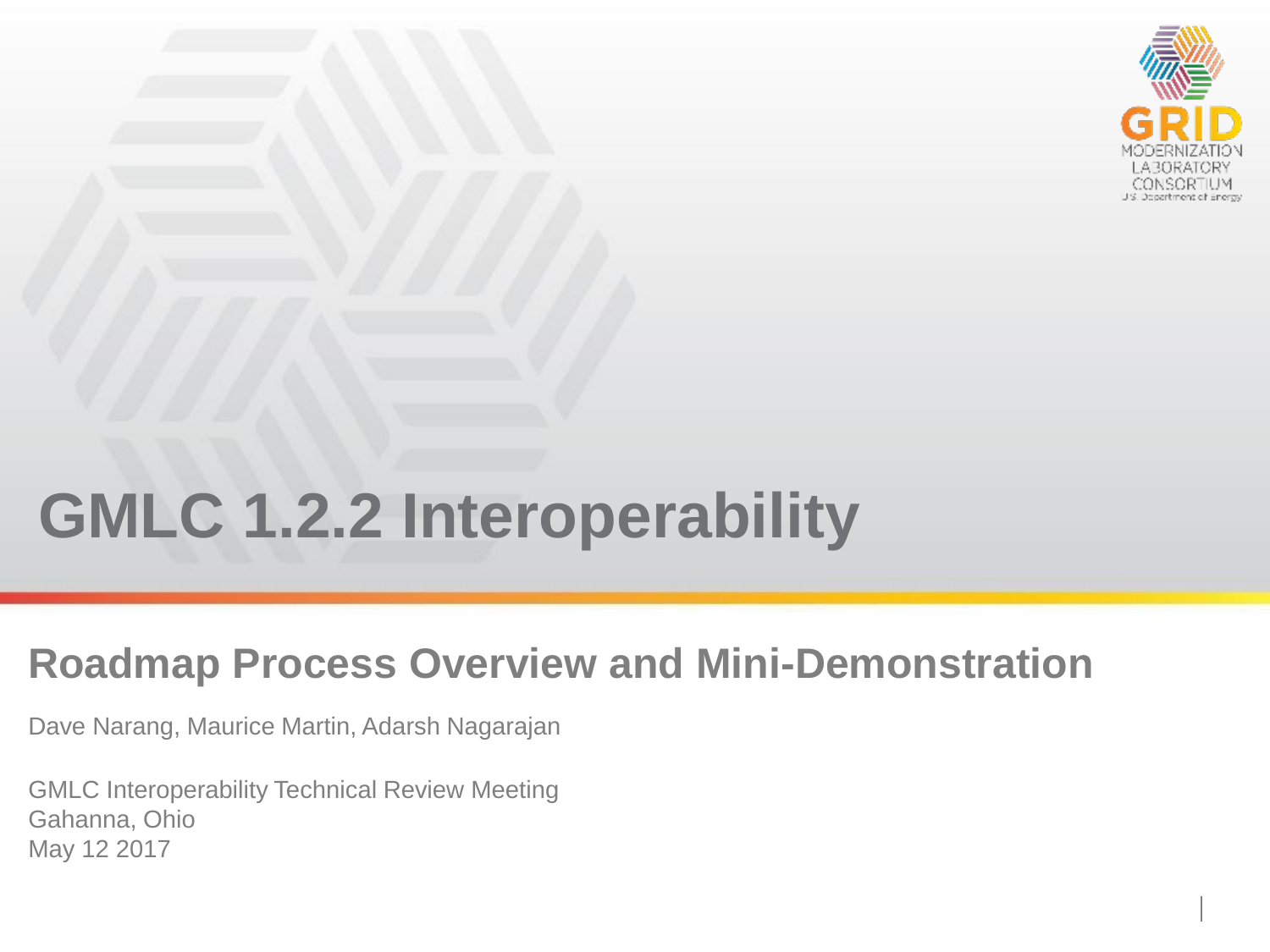

### **Agenda**

- Day 1 (during IMM breakout)
	- Overview of scenario
	- Develop interoperability maturity level baseline
- Day 2
	- 8:15 9:00 am……….Overview of Roadmap
	- 9:00 10:45 am.........Mini Roadmap Demo
	- 10:45 11:00 am...........notes for wrap-up discussion
	- 11:00 11:30 am..........wrap-up, audience feedback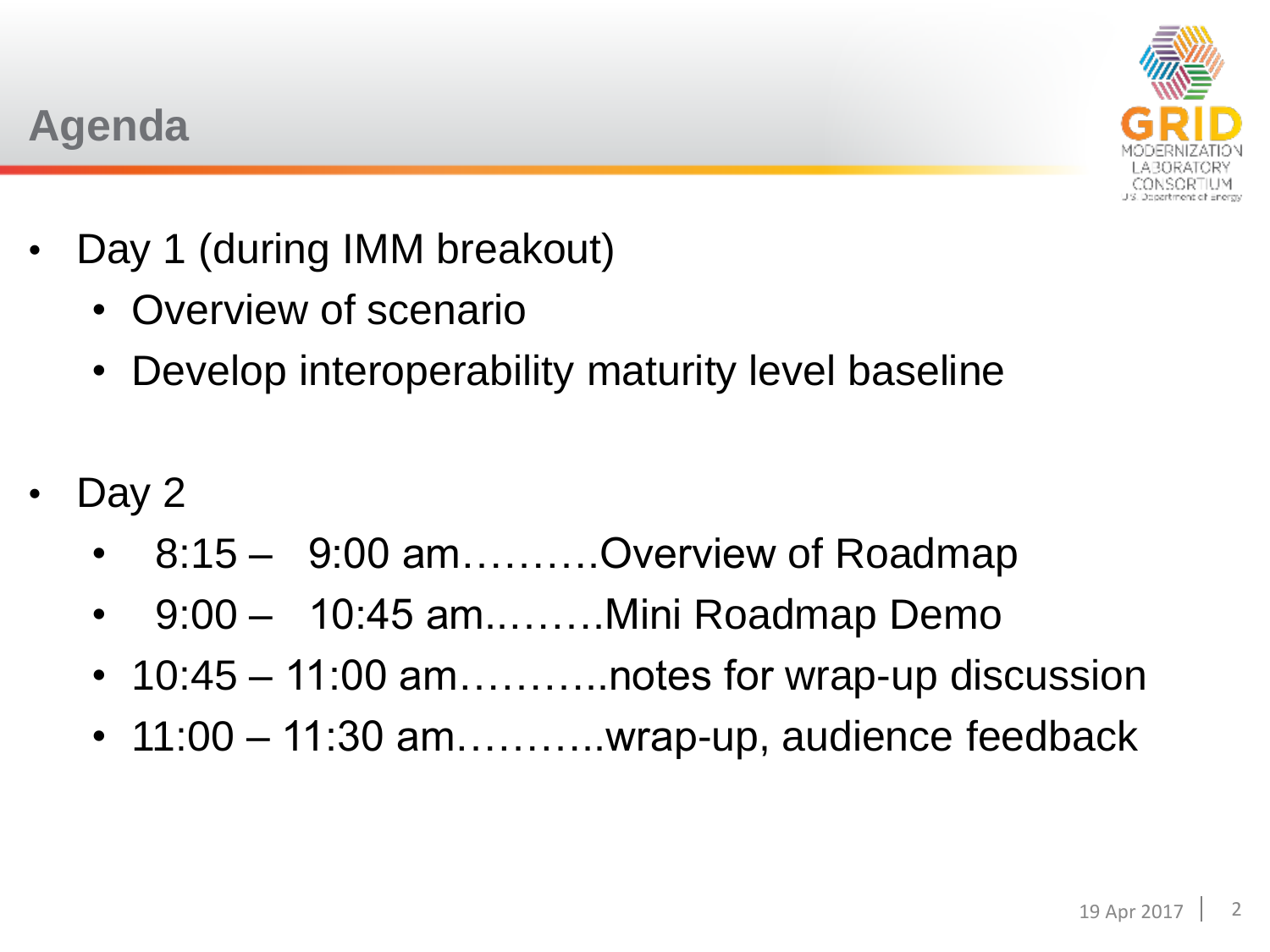

- ► Overall goals for design of roadmap process
	- Process should be domain-agnostic
	- Process should be scalable
		- Small or large effort
		- Small or large team

- ► Complexity, duration of roadmap process is dependent on complexity of effort
	- number of stakeholders
	- Scope
	- geographic diversity
	- number of domains requiring interoperability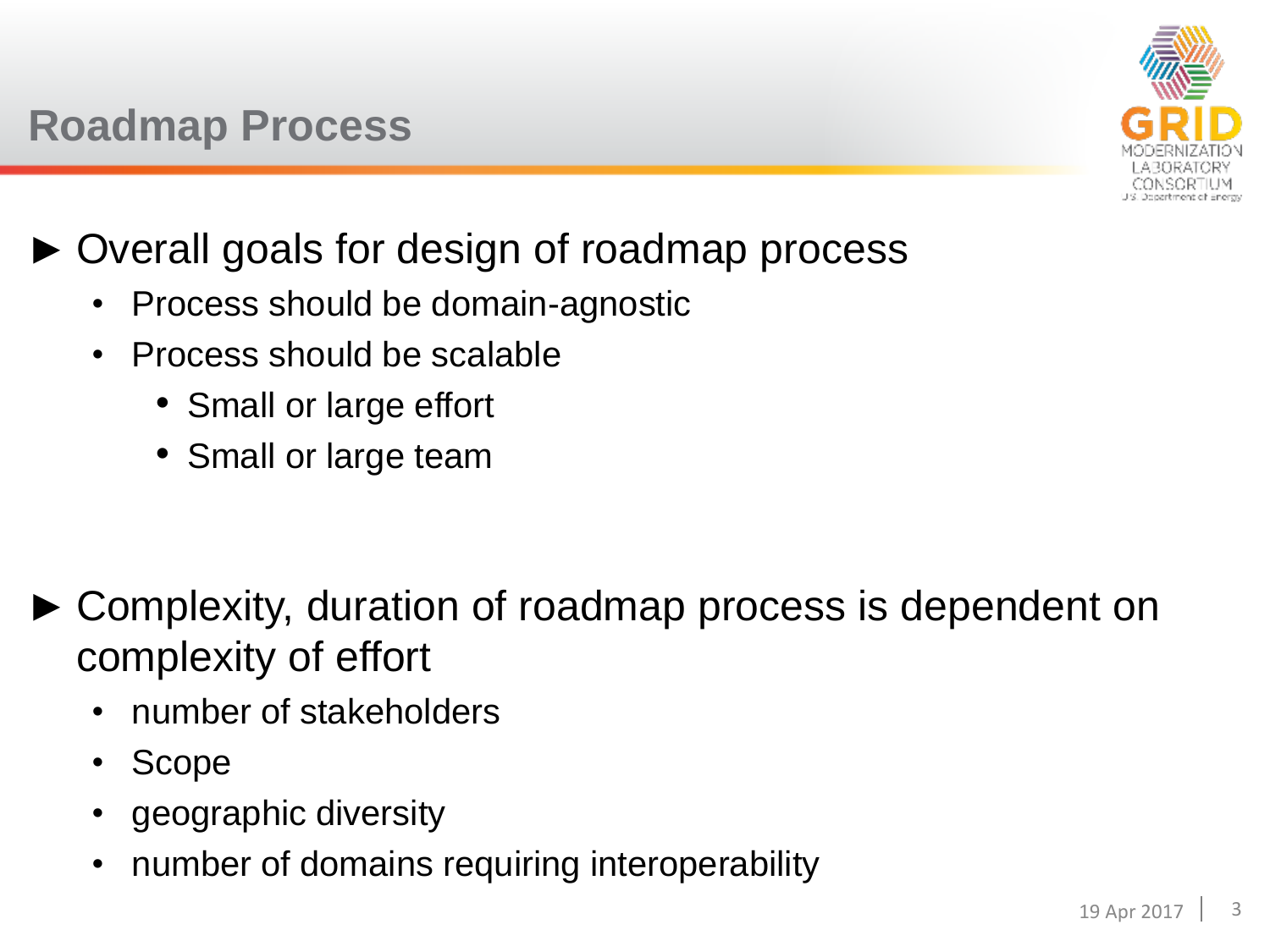## **Interoperability Roadmap Process**



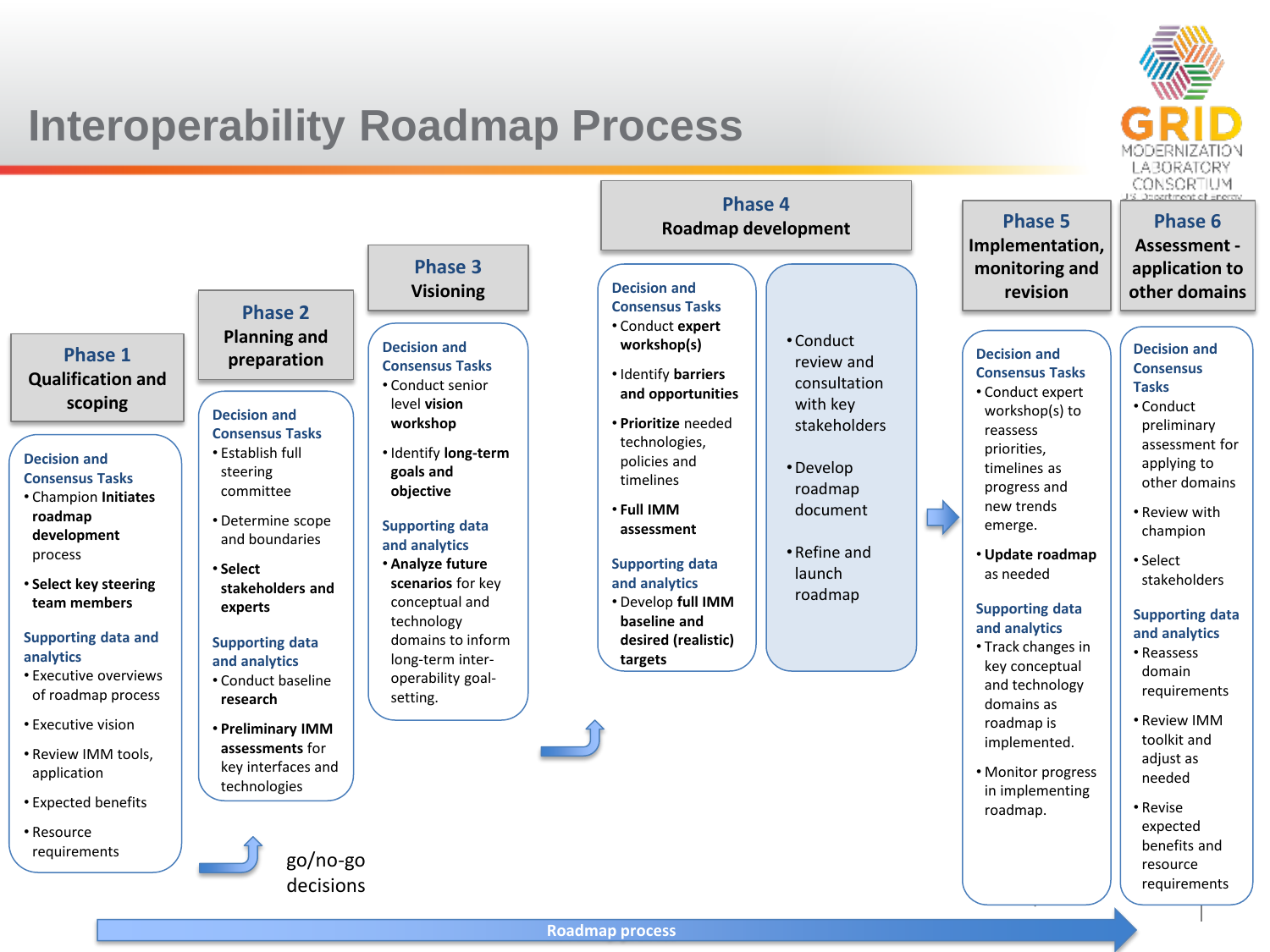

### **Key output:**

- 1. Steering team members
- 2. High level expected benefits
- 3. Go/No Go decision
- 4. High-level plan

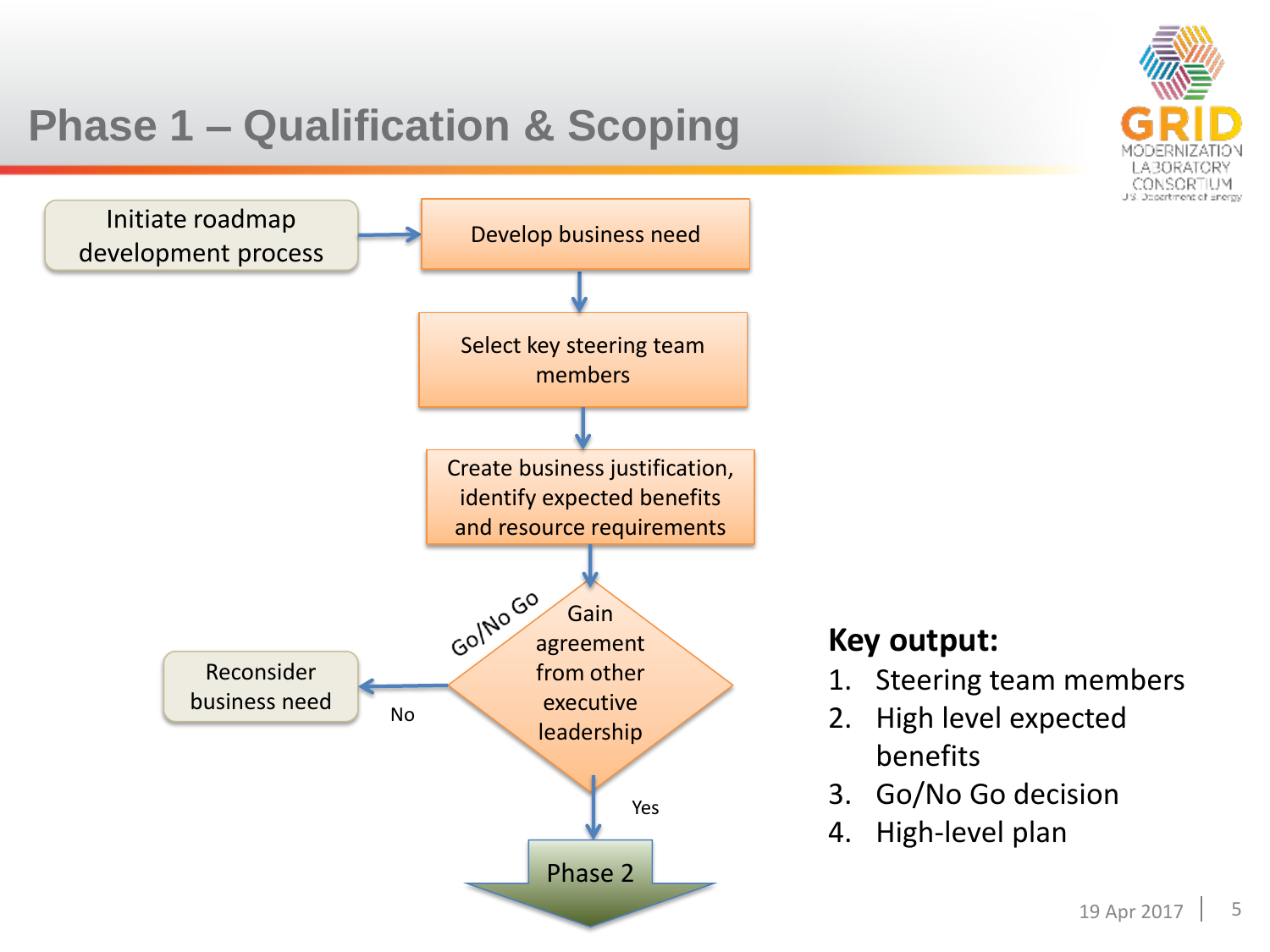# **Phase 2 – Planning & Preparation**





### Example**: Energy Storage Integration for Grid Services**

### **Key Outputs**

#### **1. Identify Boundaries of road-mapping efforts**

• What this will roadmap effort will cover and what it will not cover (eg, not a project plan for entire project)

### **2. Identify relevant technology domains**

• Large amount of distributed energy storage devices used for peak shaving and distribution voltage management; devices are non-utility owned

#### **3. Identify time frame**

• Multi-year

### **4. Determine preliminary baseline for interoperability**

• Day 1 input

### **5. Identify how the roadmap will be used**

• This roadmap will guide multiple phases of development including equipment factory certification; lab testing of infrastructure; and initial "test" deployment; full deployment maintenance; and change out

### **6. Identify external entities**

- Turnkey integrators
- Multiple client utilities in deployment area
- Multiple vendors
- Multiple teams working in parallel

### **7. Identify other useful tools, analysis, or other roadmaps**

• tbd

### **8. Special notes**

- May do this elsewhere (depending on project success)
- For our example, assume some vendors /devices will be replaced or<br>added added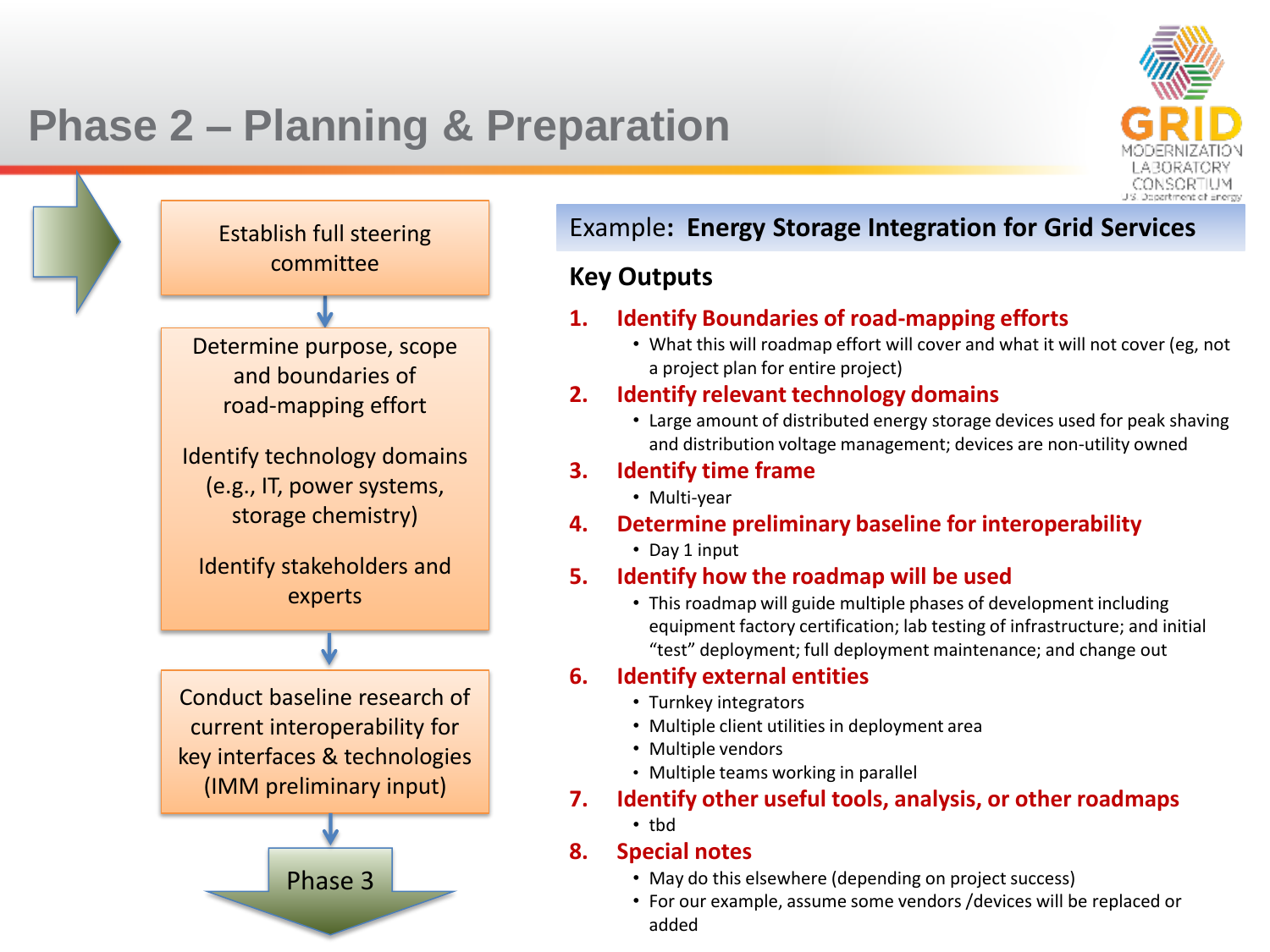### **Phase 3 – Visioning**



Conduct senior level **vision workshop**  (Input: Interoperability Strategic Vision document)

Identify **long-term goals and objective**

**Analyze future scenarios**  for key conceptual and technology domains to inform long-term interoperability goal-setting.



### **Key output:**

**1. Identification of long term vision, goals, and objectives**

### **2. Analysis of future scenarios**

(what's the overall context for this effort?)

- Expected trajectory of key domains/technologies
- Status of other relevant standards, policies,
- market trends,
- Status of competing/parallel efforts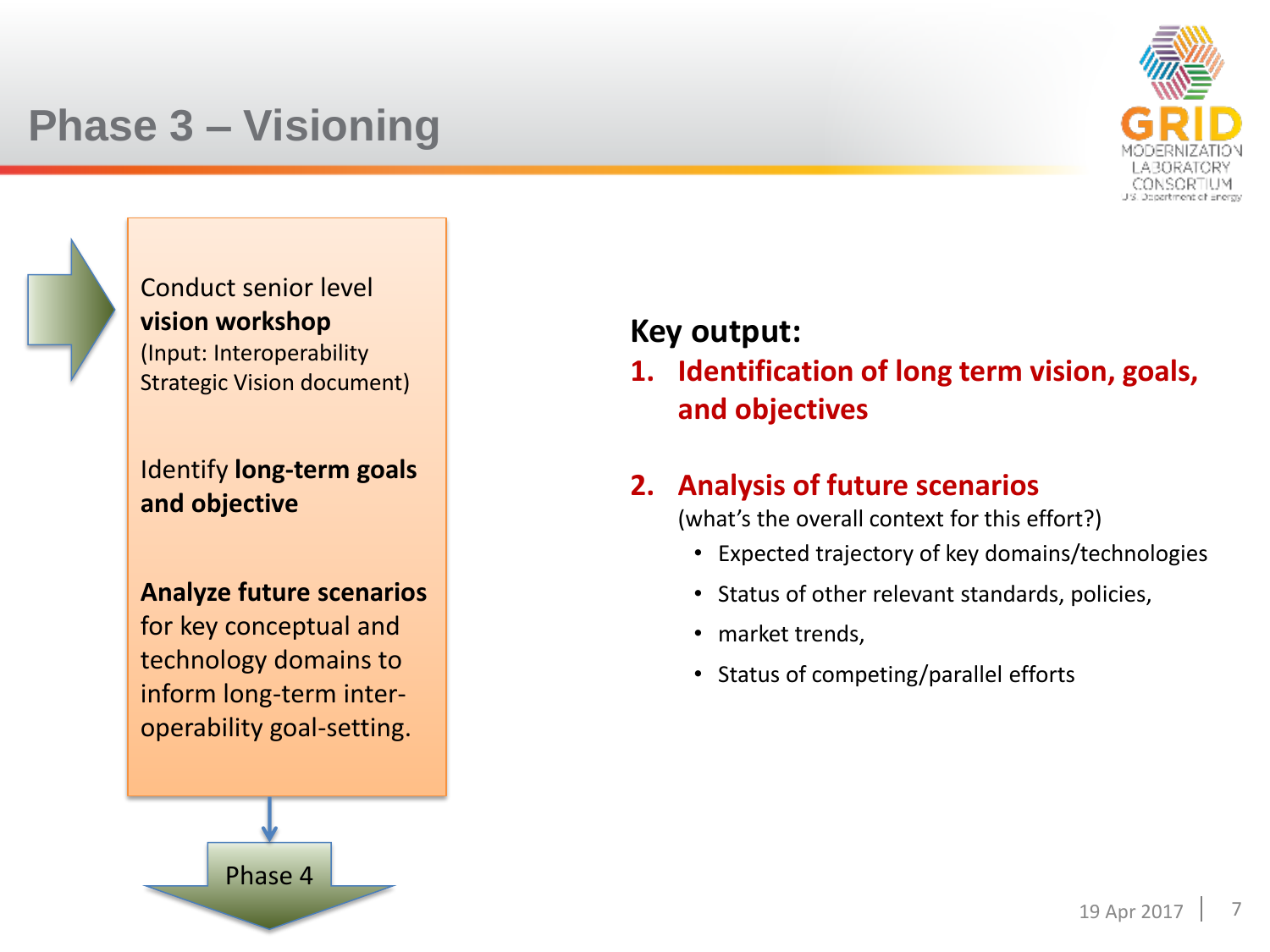## **Phase 4 – Roadmap development**



Conduct expert workshop(s)

Identify barriers/ opportunities

Prioritize needed technologies, policies and timelines

Develop full IMM baseline and desired (realistic) targets



### **Key output:**

- **1. Development of full interoperability baseline and identification of desired maturity level**
	- Targets are based on what's realistic, needed, desired
- **2. Identification of barriers and opportunities**
	- Technical, process, policy
- **3. Prioritize action plan**
	- Game plan for achieving the desired interoperability maturity level
- **4. Develop roadmap document**
	- Clearly stated summary and operating document
- **5. Refine and launch roadmap**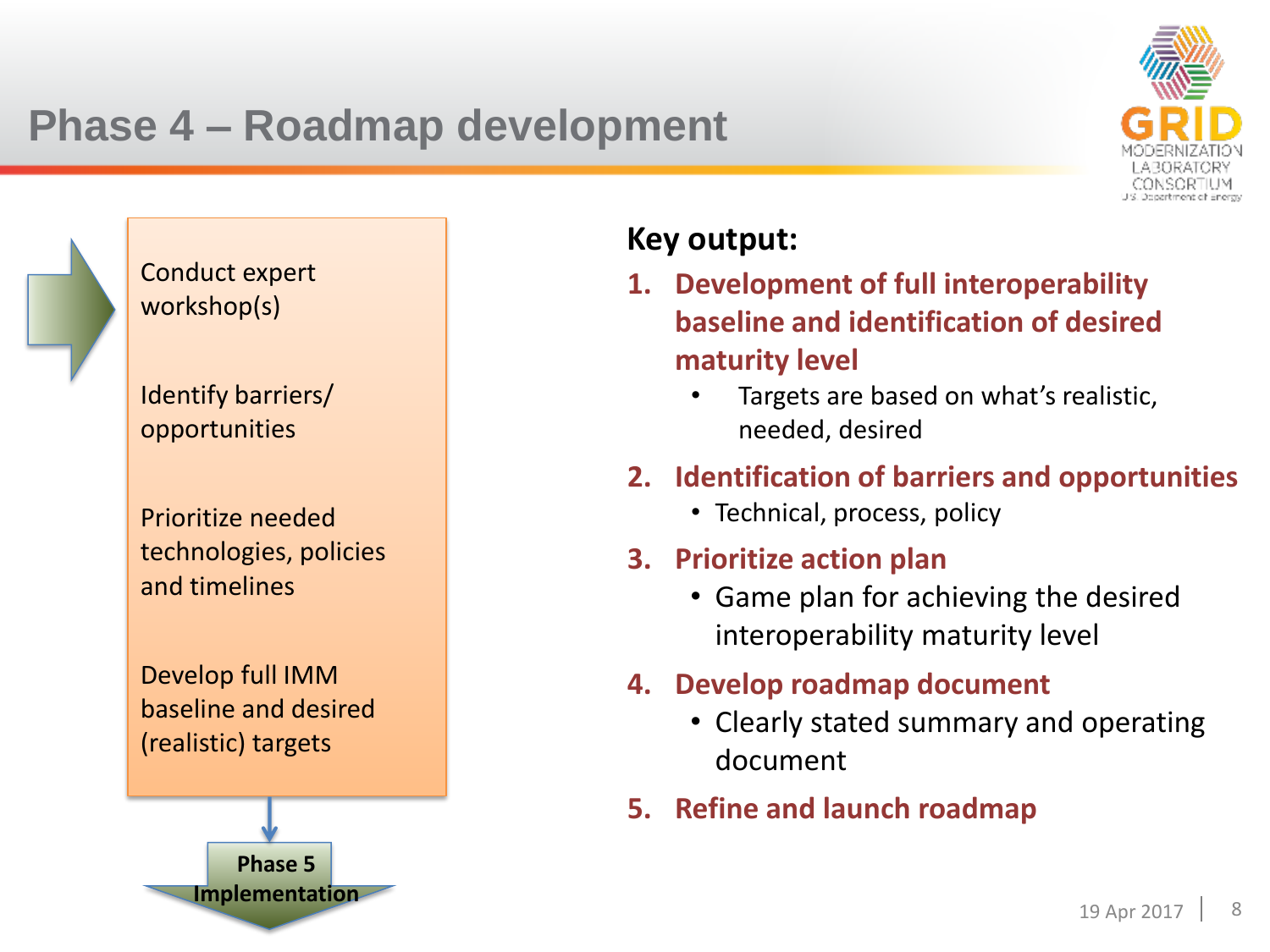### **Roadmap Process**



# Hands-on demonstration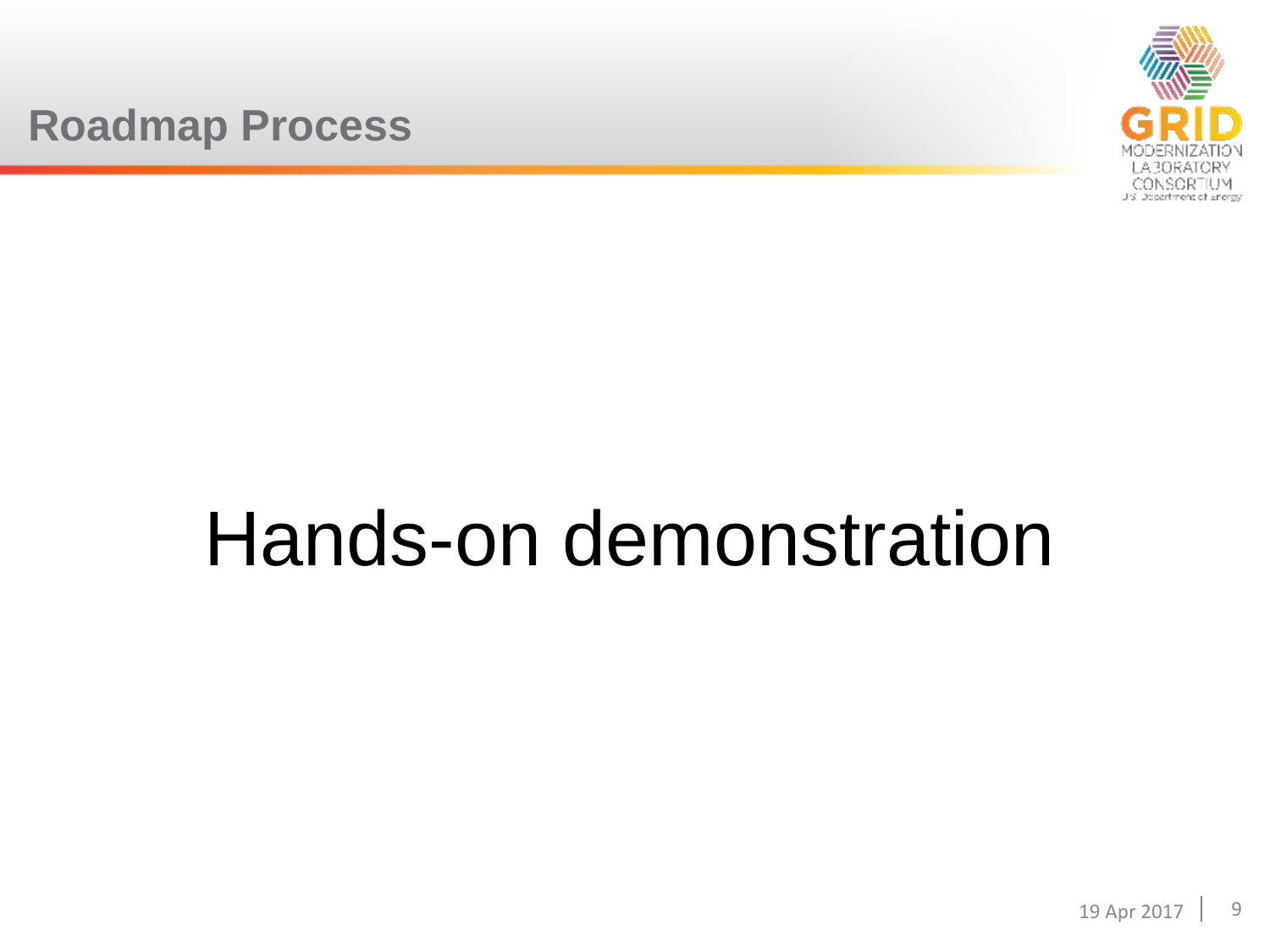

# **Phase 1 – Qualification & Scoping - Outputs**